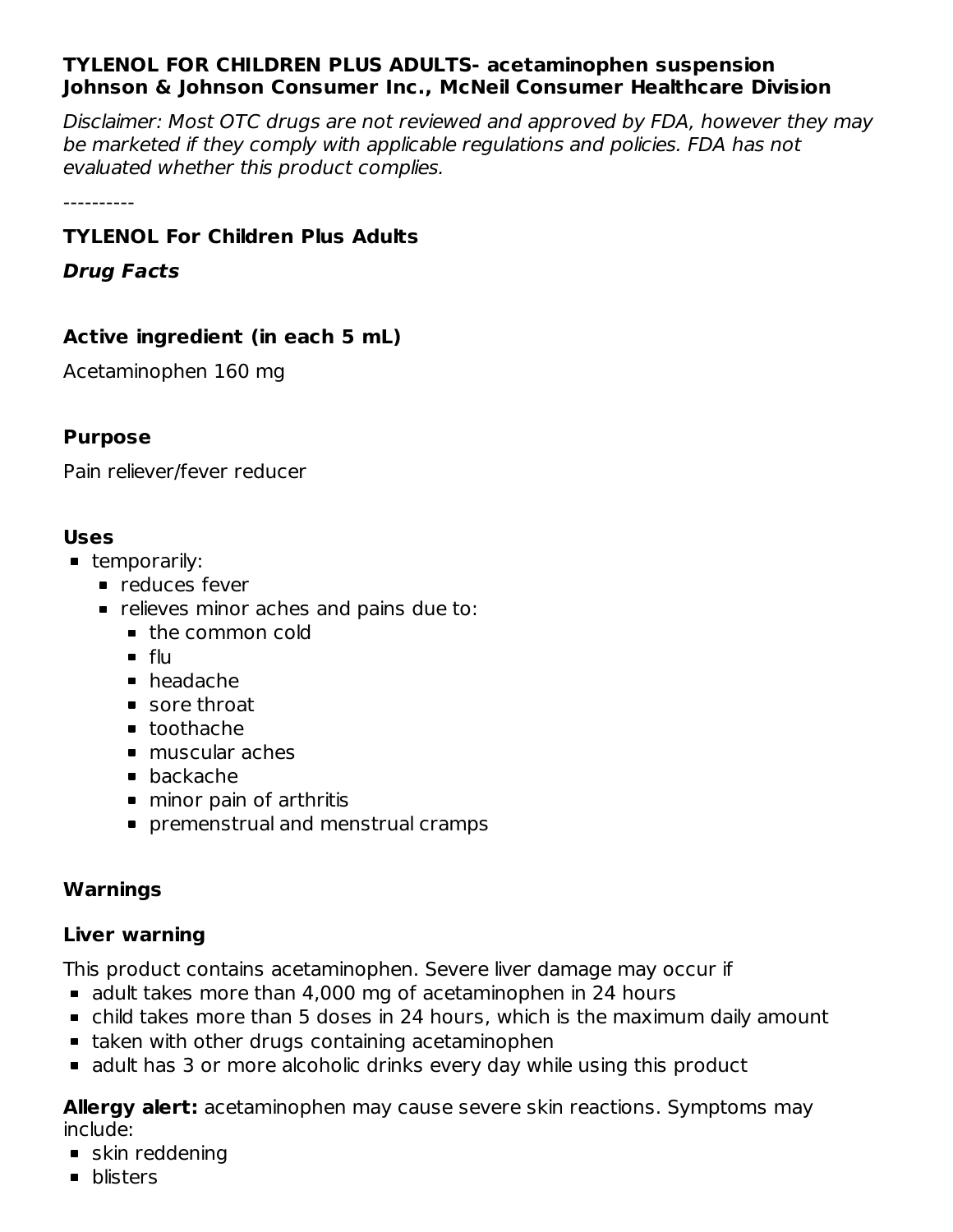$rac{1}{2}$  rash

If a skin reaction occurs, stop use and seek medical help right away.

**Sore throat warning:** if sore throat is severe, persists for more than 2 days, is accompanied or followed by fever, headache, rash, nausea, or vomiting, consult a doctor promptly.

### **Do not use**

- with any other drug containing acetaminophen (prescription or nonprescription). If you are not sure whether a drug contains acetaminophen, ask a doctor or pharmacist.
- if you are allergic to acetaminophen or any of the inactive ingredients in this product

### **Ask a doctor before use if the user has** liver disease

**Ask a doctor or pharmacist before use if the user is** taking the blood thinning drug warfarin

### **When using this product do not exceed recommended dose (see overdose warning)**

### **Stop use and ask a doctor if**

- pain gets worse or lasts more than 10 days in adults
- pain gets worse or lasts more than 5 days in children under 12 years
- **fever gets worse or lasts more than 3 days**
- **new symptoms occur**
- **•** redness or swelling is present

These could be signs of a serious condition.

**If pregnant or breast-feeding,** ask a health professional before use.

## **Keep out of reach of children.**

## **Overdose warning**

In case of overdose, get medical help or contact a Poison Control Center right away. (1- 800-222-1222) Quick medical attention is critical for adults as well as for children even if you do not notice any signs or symptoms.

## **Directions**

- **do not give more than directed (see overdose warning)**
- **shake well before using**
- $mL =$  milliliter
- **Children 2 years to under 12 years:**
	- find right dose on chart below. If possible, use weight to dose; otherwise, use age.
	- **F** remove the child protective cap and squeeze the dose into the dosing cup
	- $\blacksquare$  repeat dose every 4 hours while symptoms last
	- do not take more than 5 times in 24 hours unless directed by a doctor
	- do not take for more than 5 days unless directed by a doctor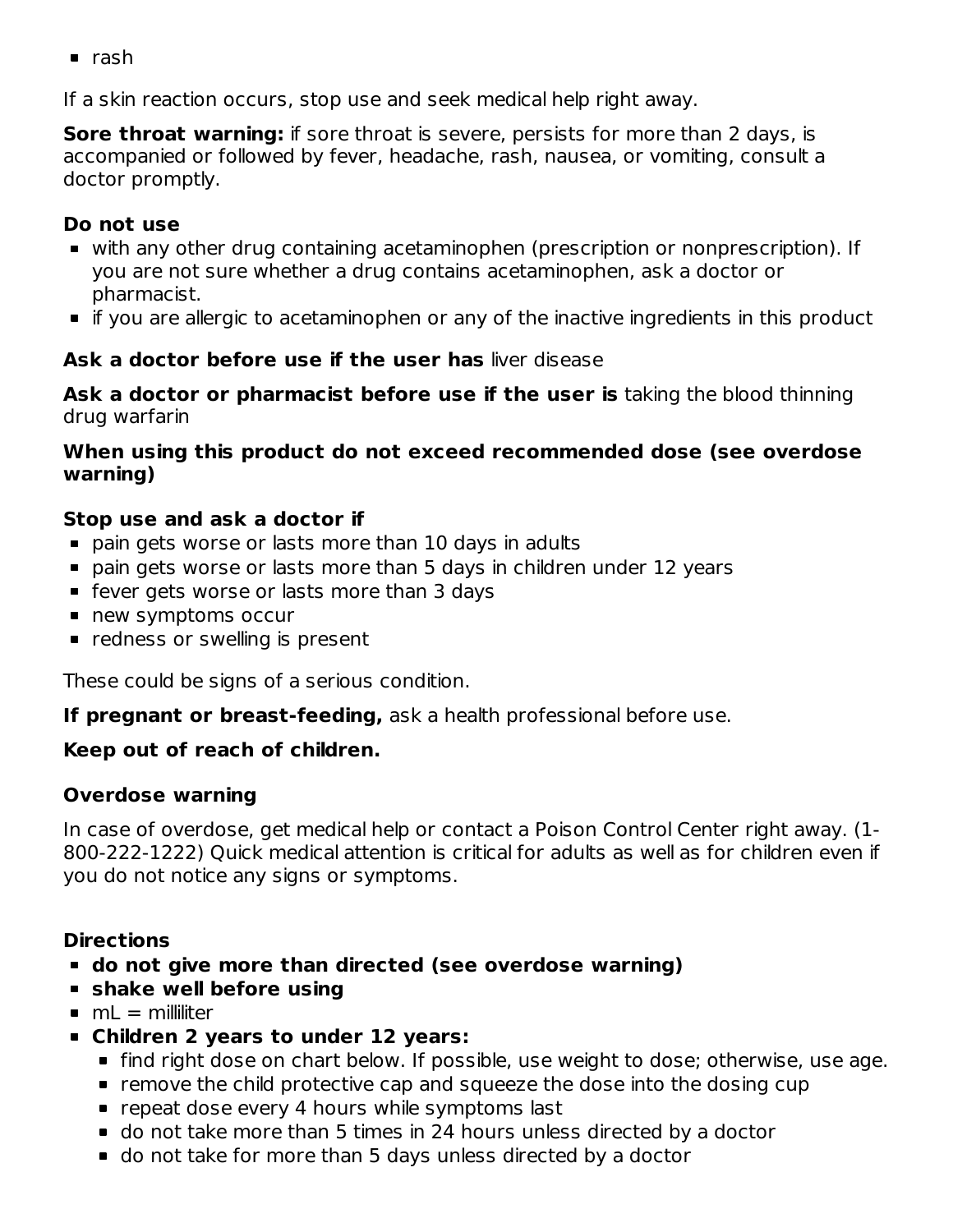|           | Weight (lb) Age (years) | Dose (mL)*   |
|-----------|-------------------------|--------------|
| under 24  | under 2<br>years        | ask a doctor |
| 24-35 lbs | 2-3 years               | 5 mL         |
| 36-47 lbs | 4-5 years               | 7.5 mL       |
| 48-59 lbs | 6-8 years               | 10 mL        |
| 60-71 lbs | 9-10 years              | 12.5 mL      |
| 72-95 lbs | 11 years                | 15 mL        |

 $\ast$  or as directed by a doctor

### **Adults and children 12 years and over:**

- take 20 mL (2  $\times$  10 mL) every 4 hours while symptoms last. For adult dosing, the dosing cup needs to be filled to 10 mL line twice.
- do not take more than 5 doses (100 mL) in 24 hours unless directed by a doctor
- do not take for more than 10 days unless directed by a doctor

Attention: use only enclosed dosing cup specifically designed for use with this product. Do not use any other dosing device.

#### **Other information**

- each 5 mL contains: **potassium 5 mg**
- store between 20-25°C (68-77°F)
- **do not use if carton tape or bottle wrap imprinted with "TYLENOL" is broken or missing**

#### **Inactive ingredients**

anhydrous citric acid, flavors, glycerin, microcrystalline cellulose and carboxymethylcellulose sodium, potassium sorbate, purified water, sorbitol solution, sucralose, sucrose, xanthan gum

## **Questions or comments?**

call **1-877-895-3665** (toll-free) or **215-273-8755** (collect)

## **PRINCIPAL DISPLAY PANEL**

NDC 50580-177-08 Same as Children's TYLENOL with adult dosing

TYLENOL ®FOR CHILDREN + ADULTS FAMILY

Acetaminophen (160 mg per 5 mL) Oral Suspension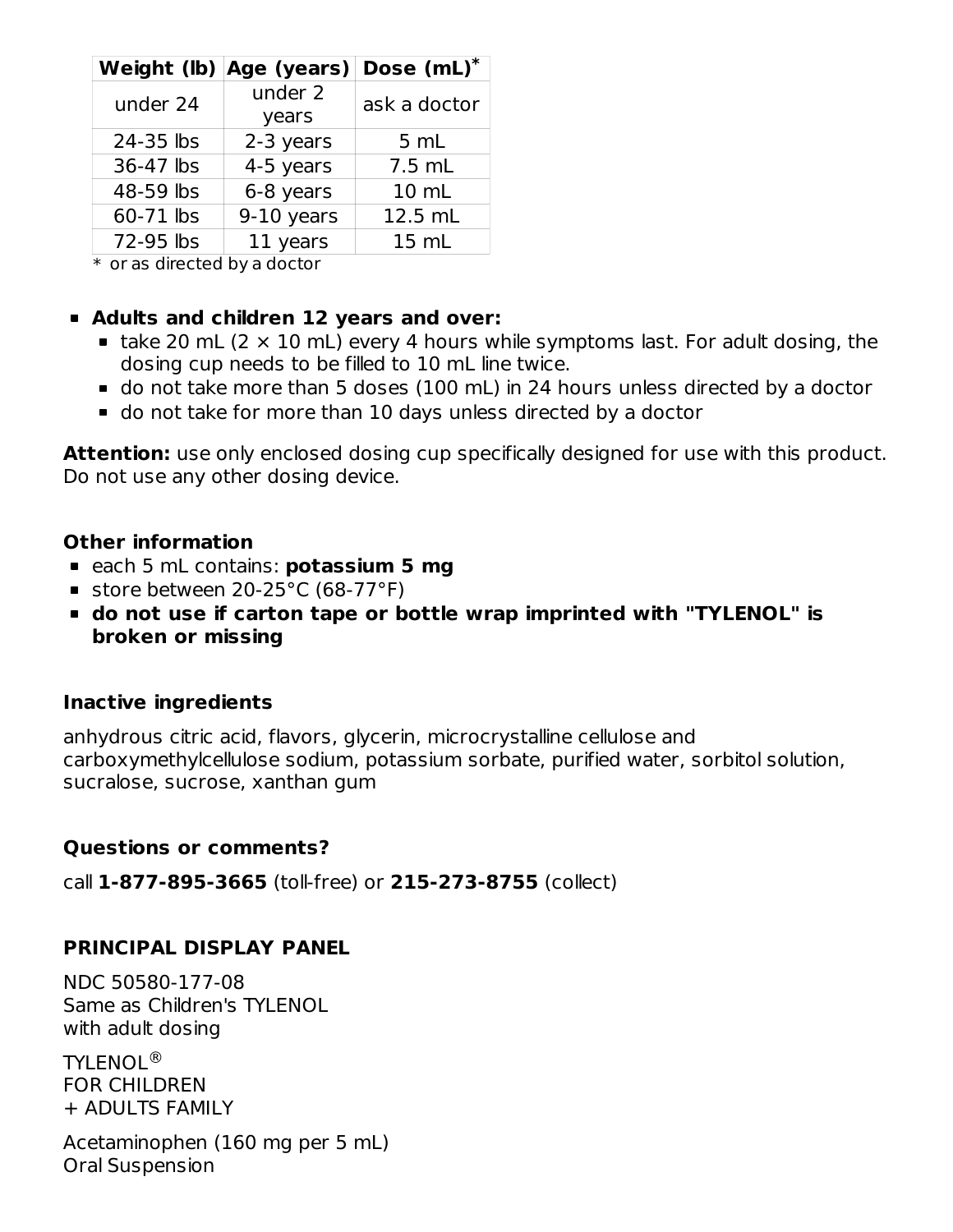Pain Reliever-Fever Reducer

DYE-FREE Pain+Fever

Ages 2 Years – Adult

FREE OF: Dyes Alcohol Ibuprofen Aspirin Parabens High Fructose Corn Syrup 8 fl oz (240 mL) 160 mg per 5 mL

Cherry Flavor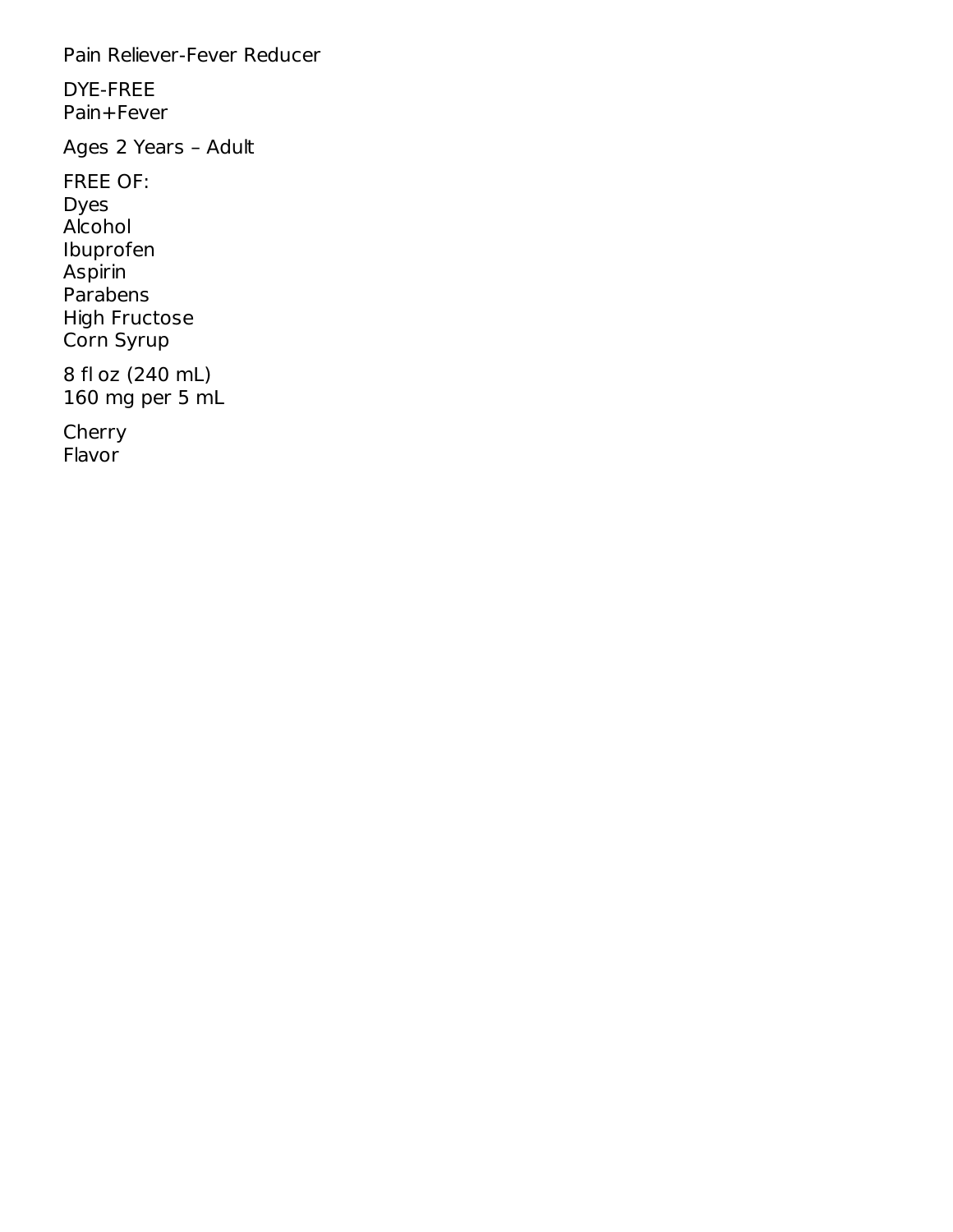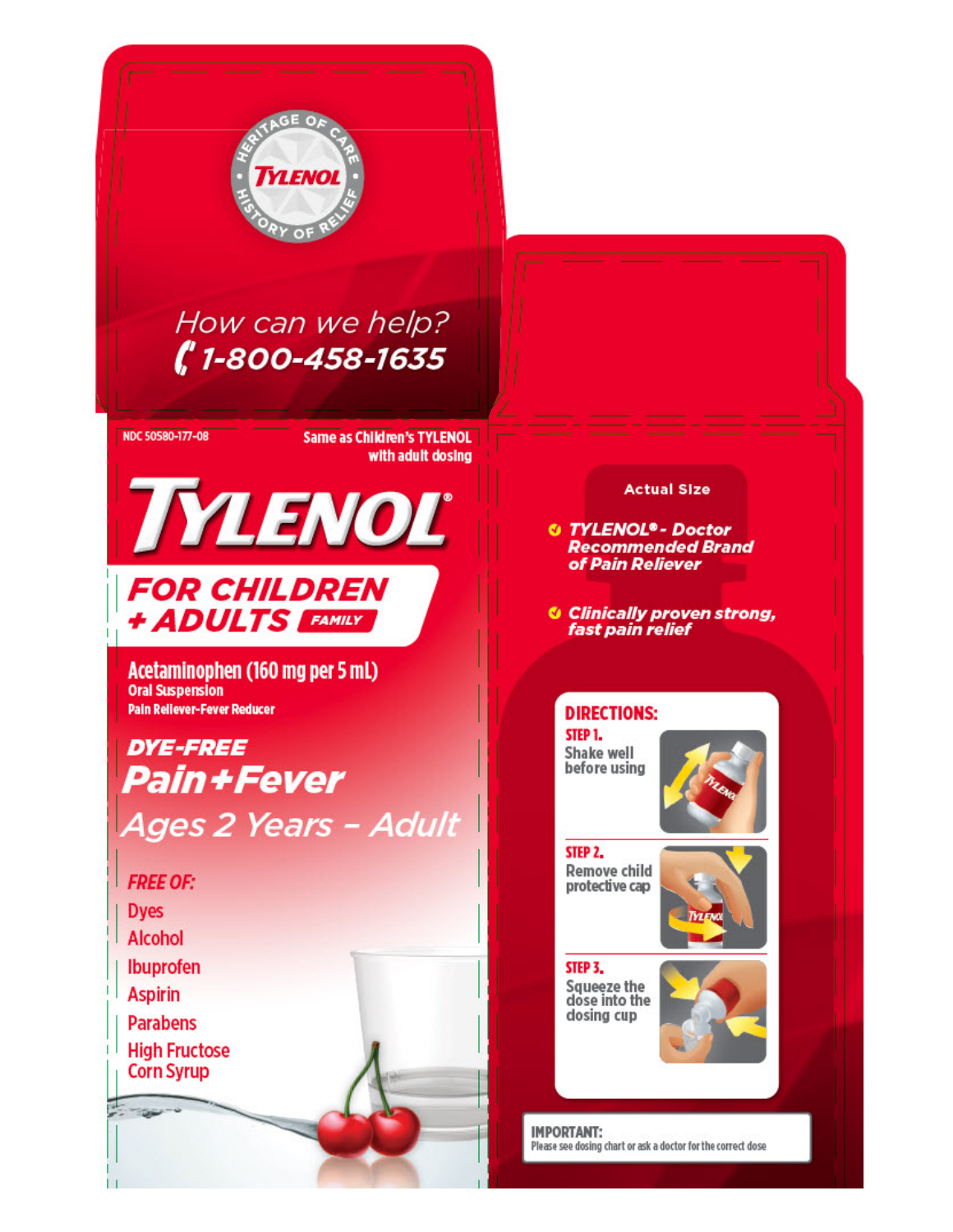| 8 fl oz (240 mL)<br>160 mg per 5 mL                                                                                                                                                                                                                                                                                                                                                                                                                                                                                                            | <b>Cherry</b><br>Flavor                                                     |                                                                                                                                                                                                                                                                                                                                                                                          |                                                                                                                                                                    |                                                                                                                                                                                                                                                                                                                                        |
|------------------------------------------------------------------------------------------------------------------------------------------------------------------------------------------------------------------------------------------------------------------------------------------------------------------------------------------------------------------------------------------------------------------------------------------------------------------------------------------------------------------------------------------------|-----------------------------------------------------------------------------|------------------------------------------------------------------------------------------------------------------------------------------------------------------------------------------------------------------------------------------------------------------------------------------------------------------------------------------------------------------------------------------|--------------------------------------------------------------------------------------------------------------------------------------------------------------------|----------------------------------------------------------------------------------------------------------------------------------------------------------------------------------------------------------------------------------------------------------------------------------------------------------------------------------------|
|                                                                                                                                                                                                                                                                                                                                                                                                                                                                                                                                                |                                                                             |                                                                                                                                                                                                                                                                                                                                                                                          |                                                                                                                                                                    |                                                                                                                                                                                                                                                                                                                                        |
|                                                                                                                                                                                                                                                                                                                                                                                                                                                                                                                                                |                                                                             |                                                                                                                                                                                                                                                                                                                                                                                          |                                                                                                                                                                    |                                                                                                                                                                                                                                                                                                                                        |
|                                                                                                                                                                                                                                                                                                                                                                                                                                                                                                                                                |                                                                             |                                                                                                                                                                                                                                                                                                                                                                                          |                                                                                                                                                                    |                                                                                                                                                                                                                                                                                                                                        |
| Important: Read all product information before using.<br>Keep this box for important information.<br><b>Drug Facts</b><br>Active ingredient (in each 5 mL)<br><b>Uses</b><br>lemporarily:<br>reduces fever<br>refeves minor aches and pains due to:<br>the common cold<br>headache<br>loothache<br><b>backache</b><br>premenstrual and menstrual cramps                                                                                                                                                                                        | Purpose<br>∎ flu<br>sore froat<br>muscular aches<br>minor pain of arthritis | Drug Facts (continued)<br>If pregnant or breast-feeding, ask a health professional before use.<br>Keep out of reach of children.<br>Control Center right away. (1-800-222-1222) Quick medical attention is critical<br><b>Directions</b><br>do not give more than directed (see overdose warning)<br>shake well before using<br>$mL =$ milliliter<br>Children 2 years to under 12 years: | Firepeat dose every 4 hours while symptoms last<br>do not take more than 5 times in 24 hours unless directed by a doctor                                           | Overdose warning: In case of overdose, get medical help or contact a Poison<br>for adults as well as for children even if you do not notice any signs or symptoms.<br>find right dose on chart below. If possible, use weight to dose; otherwise, use age.<br>remove the child protective cap and squeeze the dose into the dosing cup |
| <b>Warnings</b><br>Liver warning: This product contains acetaminophen. Severe liver damage may<br>occurif<br>adult takes more than 4,000 mg of acetaminophen in 24 hours<br>■ child takes more than 5 doses in 24 hours, which is the maximum daily amount<br>Il taken with other drugs containing acetaminophen<br>adult has 3 or more alcoholic drinks every day while using this product<br>Allergy alert: acetaminophen may cause severe skin reactions. Symptoms<br>may include:<br>Lekin reddening<br><b>Bibliother</b><br><b>B</b> rock |                                                                             | Weight (lb)<br>under 24<br>24-35 lbs<br>36-47 lbs<br>48-59 lbs<br>60-71 lbs<br>$72-95$ lbs<br>* or as directed by a doctor<br>1. 1. 1. 1.                                                                                                                                                                                                                                                | do not take for more than 5 days unless directed by a doctor<br>Age (years)<br>under 2 years<br>2-3 years<br>4-5 years<br>6-8 years<br>9-10 years<br>11 years<br>٠ | Dose (mL)*<br>ask a doctor<br>5 mL<br>$7.5$ mL<br>$10$ mL<br>12.5 mL<br>15 mL                                                                                                                                                                                                                                                          |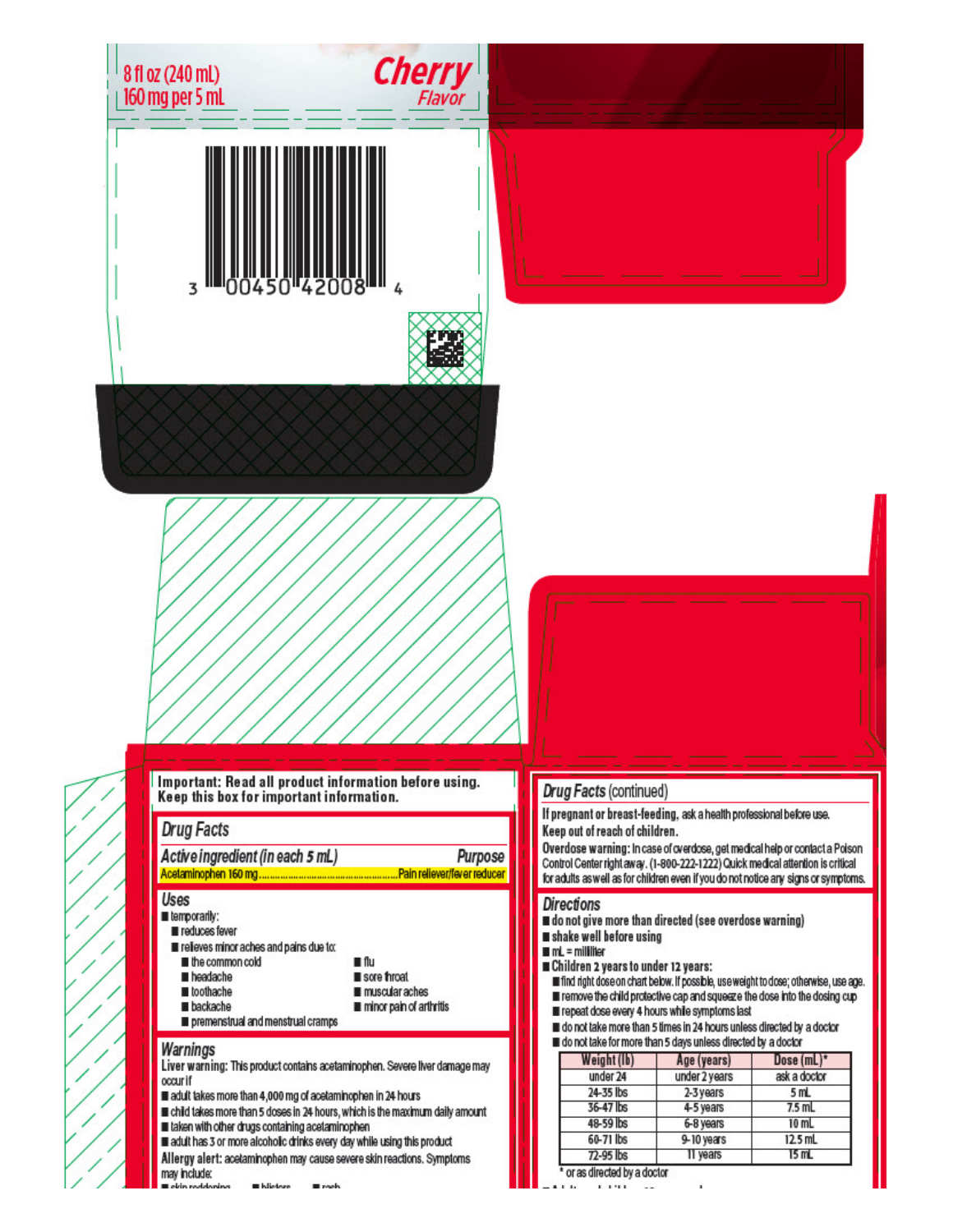

| <b>TYLENOL FOR CHILDREN PLUS ADULTS</b><br>acetaminophen suspension |                        |                           |                          |                 |
|---------------------------------------------------------------------|------------------------|---------------------------|--------------------------|-----------------|
|                                                                     |                        |                           |                          |                 |
| <b>Product Information</b>                                          |                        |                           |                          |                 |
| <b>Product Type</b>                                                 | <b>HUMAN OTC DRUG</b>  | <b>Item Code (Source)</b> |                          | NDC:50580-177   |
| <b>Route of Administration</b>                                      | ORAL                   |                           |                          |                 |
|                                                                     |                        |                           |                          |                 |
| <b>Active Ingredient/Active Moiety</b>                              |                        |                           |                          |                 |
|                                                                     | <b>Ingredient Name</b> |                           | <b>Basis of Strength</b> | <b>Strength</b> |
| Acetaminophen (UNII: 36209ITL9D) (Acetaminophen - UNII:36209ITL9D)  |                        |                           | Acetaminophen            | 160 mg in 5 mL  |
|                                                                     |                        |                           |                          |                 |
| <b>Inactive Ingredients</b>                                         |                        |                           |                          |                 |
|                                                                     | <b>Ingredient Name</b> |                           |                          | Strength        |
| anhydrous citric acid (UNII: XF417D3PSL)                            |                        |                           |                          |                 |